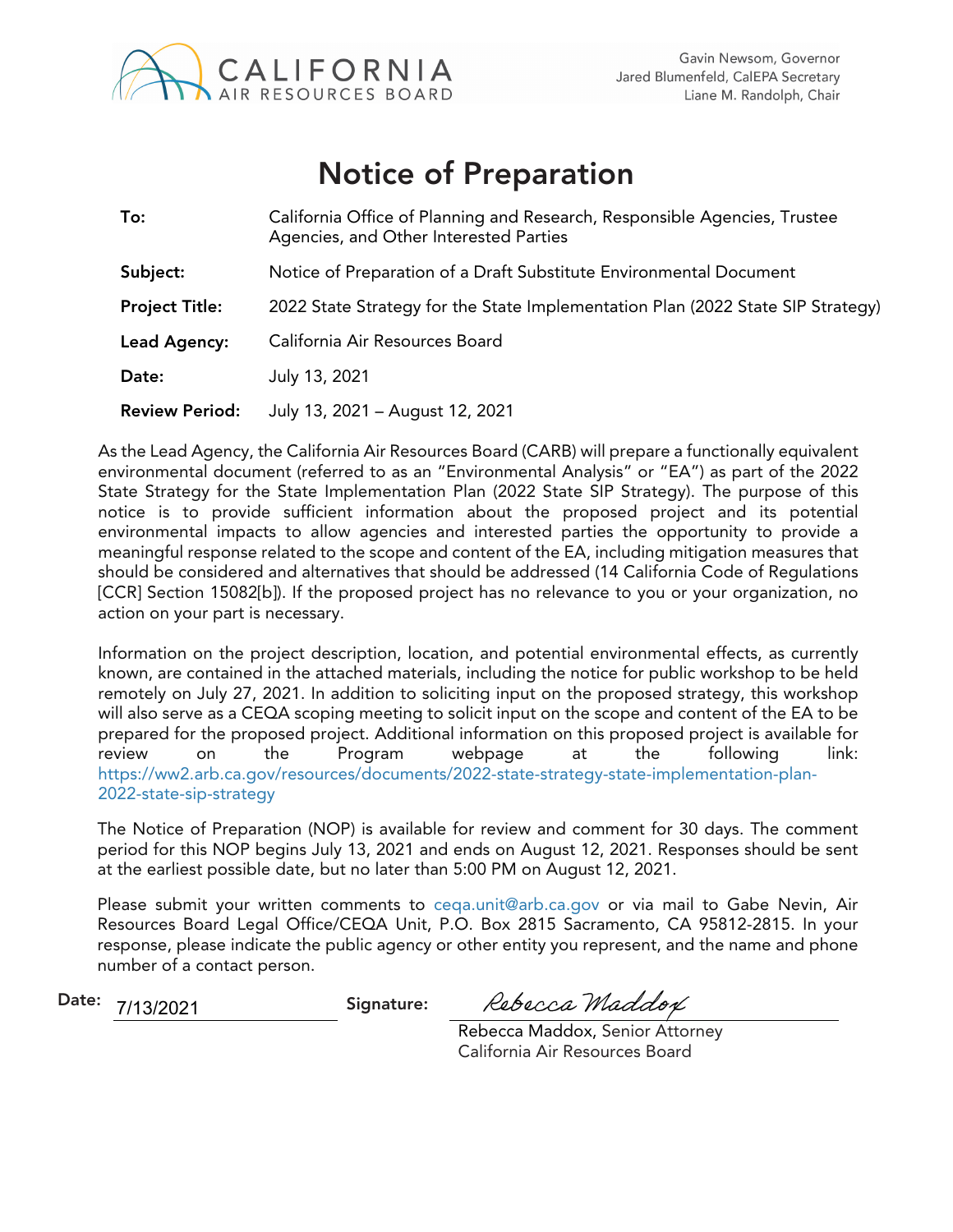### List of Agencies to Review

| Distributed to agencies marked with an " $X$ " below: |  |  |
|-------------------------------------------------------|--|--|
|                                                       |  |  |

| <b>STATE AGENCIES</b>                                 |                                                                              |  |  |  |  |
|-------------------------------------------------------|------------------------------------------------------------------------------|--|--|--|--|
| Boating & Waterways, Department of                    | $\Box$<br><b>OEHHA</b>                                                       |  |  |  |  |
| California Highway Patrol<br>⊔                        | ❏<br>Office of Historic Preservation                                         |  |  |  |  |
| CalRecycle<br>⊔                                       | $\Box$<br>Office of Emergency Services                                       |  |  |  |  |
| $\Box$<br>Caltrans                                    | Parks & Recreation, Department of<br>⊔                                       |  |  |  |  |
| <b>Caltrans Planning</b>                              | Pesticide Regulation, Department of<br>❏                                     |  |  |  |  |
| <b>Coastal Commission</b><br>⊔                        | ⊠<br><b>Public Utilities Commission</b>                                      |  |  |  |  |
| Conservation, Department of -- Oil, Gas               | $\Box$<br>Regional Water Quality Control Board #___                          |  |  |  |  |
| <b>Geothermal Resources</b>                           | $\Box$<br>Resources Agency                                                   |  |  |  |  |
| <b>Delta Protection Commission</b><br>u               | SF Bay Conservation & Development Commission<br>$\Box$                       |  |  |  |  |
| 区 Energy Commission                                   | <b>State Lands Commission</b><br>⊔                                           |  |  |  |  |
| Fish & Wildlife, Department of                        | ❏<br>State Water Resources Control Board                                     |  |  |  |  |
| Food & Agriculture, Department of<br>$\Box$           | Tahoe Regional Planning Agency<br>⊔                                          |  |  |  |  |
| $\Box$<br>Forestry and Fire Protection, Department of | $\Box$<br>Toxic Substances Control, Department of                            |  |  |  |  |
| Health Services, Department of<br>❏                   | $\Box$<br>University of California                                           |  |  |  |  |
| <b>Housing &amp; Community Development</b><br>❏       | $\Box$<br>Water Resources, Department of                                     |  |  |  |  |
| Integrated Waste Management Board<br>$\sqcup$         | $\Box$<br><b>Building Standards Commission</b>                               |  |  |  |  |
| Native American Heritage Commission<br>❏              | $\Box$<br>Department of Public Health                                        |  |  |  |  |
| <b>X</b> California Environmental Protection Agency   | <b>T</b> Tahoe Nature Conservancy                                            |  |  |  |  |
| Department of General Services<br>❏                   | $\Box$<br>Sierra Nevada Nature Conservancy                                   |  |  |  |  |
| $\Box$<br><b>Strategic Growth Council</b>             | Delta Conservancy                                                            |  |  |  |  |
| California High Speed Rail Authority<br>❏             | $\Box$ Other:                                                                |  |  |  |  |
| Department of Conservation - Division of Land<br>⊔    |                                                                              |  |  |  |  |
| <b>Resource Protection</b>                            | <b>AIR DISTRICTS</b>                                                         |  |  |  |  |
| <b>⊠</b> Amador County APCD                           |                                                                              |  |  |  |  |
| <b>⊠</b> Antelope Valley AQMD                         | <b>⊠</b> Monterey Bay Unified APCD<br><b>⊠</b> North Coast Unified AQMD      |  |  |  |  |
| 区 Bay Area AQMD                                       | <b>⊠</b> Northern Sierra AQMD                                                |  |  |  |  |
| ⊠ Butte County AQMD                                   | ⊠ Northern Sonoma County APCD                                                |  |  |  |  |
| <b>⊠</b> Calaveras County APCD                        | <b>⊠</b> Placer County APCD                                                  |  |  |  |  |
| <b>EXI</b> Colusa County APCD                         | <b>EX</b> Sacramento Metropolitan AQMD                                       |  |  |  |  |
| ⊠ County of El Dorado AQMD                            |                                                                              |  |  |  |  |
| <b>区 Eastern Kern APCD</b>                            | <b>⊠</b> San Diego County APCD                                               |  |  |  |  |
| <b>X Feather River AQMD</b>                           | <b>⊠</b> San Joaquin Valley APCD                                             |  |  |  |  |
| <b>区 Glenn County APCD</b>                            | <b>⊠</b> San Luis Obispo County APCD                                         |  |  |  |  |
| <b>⊠</b> Great Basin Unified APCD                     | <b>EXI</b> Santa Barbara County APCD                                         |  |  |  |  |
| <b>⊠</b> Imperial County APCD                         | <b>⊠ Shasta County AQMD</b>                                                  |  |  |  |  |
| <b>⊠</b> Lake County AQMD                             | <b>⊠ Siskiyou County APCD</b><br>South Coast AQMD<br>$\mathbf{\overline{X}}$ |  |  |  |  |
| <b>⊠</b> Lassen County APCD                           | <b>Tehama County APCD</b>                                                    |  |  |  |  |
| <b>⊠ Mariposa County APCD</b>                         | ⊠                                                                            |  |  |  |  |
| ⊠ Mendocino County AQMD                               | <b>Tuolumne County APCD</b><br>⊠                                             |  |  |  |  |
| <b>⊠ Modoc County APCD</b>                            | <b>Ventura County APCD</b><br>⊠<br>Yolo-Solano AQMD                          |  |  |  |  |
| <b>⊠</b> Mojave Desert AQMD                           | $\boxtimes$                                                                  |  |  |  |  |
| <b>OTHER INTERESTED PARTIES</b>                       |                                                                              |  |  |  |  |
|                                                       |                                                                              |  |  |  |  |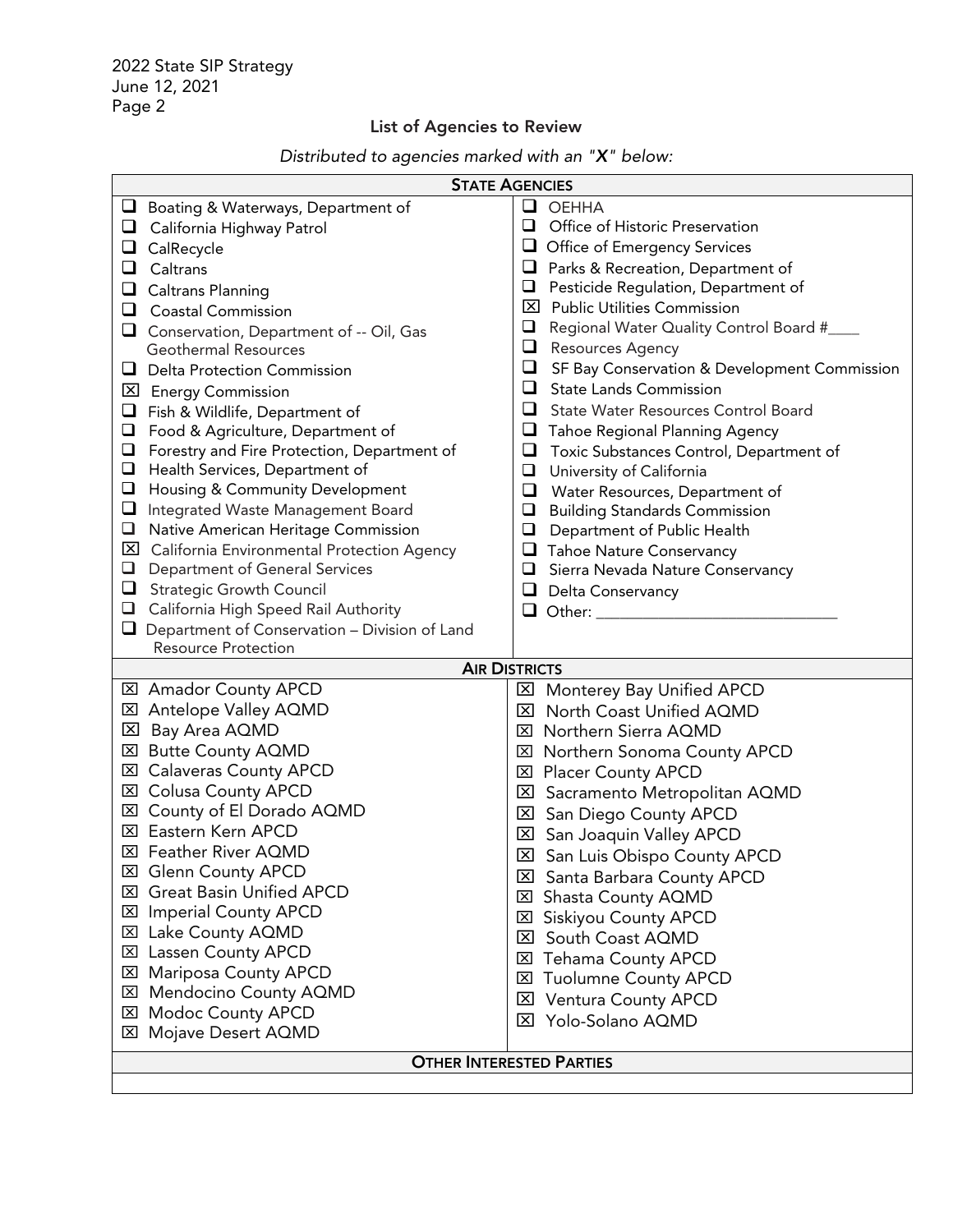### PROJECT DESCRIPTION AND ENVIRONMENTAL EFFECTS

CARB will prepare an EA consistent with requirements under the California Environmental Quality Act (CEQA) through its regulatory program certified by the California Secretary for Natural Resources under Public Resources Code section 21080.5 (14 CCR Section 15251(d)). Public agencies with certified regulatory programs are exempt from certain CEQA requirements, including but not limited to, preparing environmental impact reports, negative declarations, and initial studies (14 CCR Section 15250).

The EA will evaluate the potential for impacts on the environment that could result from implementation of the proposed measures included in the 2022 State Strategy for the State Implementation Plan (SIP). The project and the nature of potential impacts that could result from the strategy are described below.

#### PROJECT TITLE:

2022 State Strategy for the State Implementation Plan (2022 State SIP Strategy)

#### PROJECT LOCATION:

The project is a strategy with statewide applicability.

#### PROJECT DESCRIPTION:

The 2022 State SIP Strategy will consist of a suite of measures and commitments for emission reductions from State-regulated sources as needed to support attainment of federal health-based air quality ozone standards across the State. The actions identified as part of the 2022 State SIP Strategy would establish requirements for cleaner technologies (both zero and near-zero), deploy these technologies into the fleet, and actions to accelerate the deployment of cleaner technologies through incentives. Taken together, these actions would provide the reductions necessary from mobile and other CARBregulated sources to achieve federal health-based air quality standards for ozone in 2031 and 2037.

#### PROBABLE ENVIRONMENTAL EFFECTS:

The EA will evaluate the potential for impacts on the environmental resource areas found in Appendix G of the CEQA Guidelines. The evaluation of environmental impacts will provide a programmatic level of environmental review (14 CCR Section 15168). The environmental review is programmatic because it addresses a plan that governs the conduct of a program and a series of activities carried out under the same authorizing statutory or regulatory authority, having generally similar environmental effects that can be mitigated in similar ways (14 CCR Section 15168(a)). Use of a program EA allows for several advantages, including: a more exhaustive consideration of effects and alternatives than would be practical for an individual action; avoidance of duplicative consideration of basic policy considerations; and consideration of cumulative impacts that might be slighted in a case-by-case analysis. The analysis will address broadly defined types of impacts or actions that may be taken by others in the future as a result of the 2022 State SIP Strategy.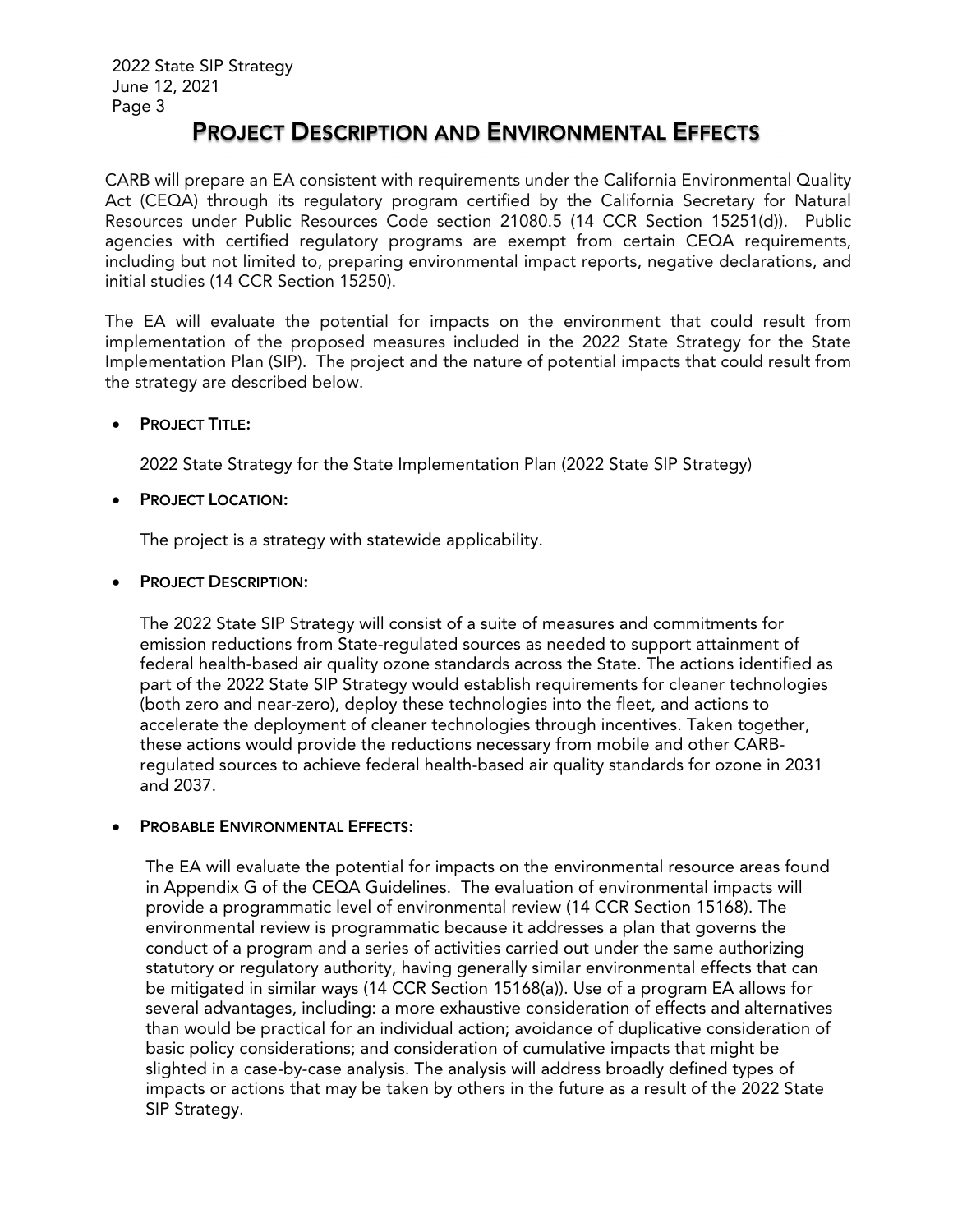2022 State SIP Strategy June 12, 2021 Page 4

> The proposed project would have beneficial impacts related to ozone, PM 2.5, and greenhouse gas emissions in the State. Potential adverse impacts would be associated with the reasonably foreseeable compliance responses related to the 2022 State SIP Strategy, which may include, but are not limited to: construction of new facilities, modification to existing facilities, introduction of new zero emission and partially zero emissions vehicles, new charging, fueling, and electrical infrastructure, and manufacturing and disposal of lithium-ion batteries.

The reasonably foreseeable compliance responses associated with the 2022 State SIP Strategy could potentially affect the following resource areas, which will be further evaluated in the EA:

- o Aesthetics
- o Agricultural and Forest Resources
- o Air Quality and Odors
- o Biological Resources
- o Cultural Resources
- o Energy Demand
- o Geology, Seismicity, and Soils
- o Greenhouse Gases
- o Hazards and Hazardous Materials
- o Hydrology and Water Quality
- o Land Use and Planning
- o Mineral Resources
- o Noise
- o Public Services
- o Recreation
- o Population, Employment, and Housing
- o Transportation and Traffic
- o Utilities and Service Systems

Potential cumulative impacts and potential for growth inducement will be evaluated in the EA, as well as alternatives, including the No Project Alternative.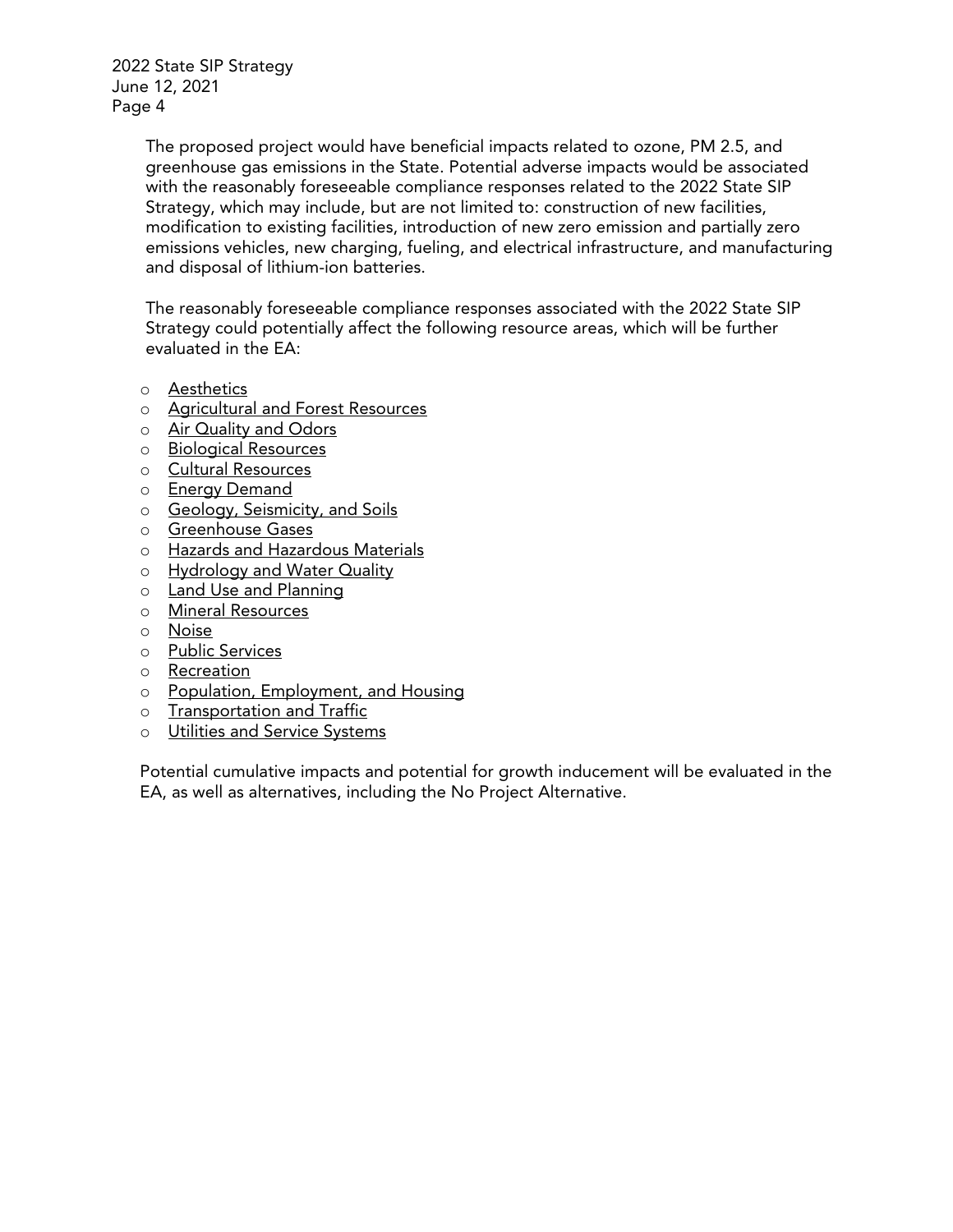

# July 12, 2021: Notice of July 27, 2021 Public Workshop for 2022 State Strategy for the State Implementation Plan

The California Air Resources Board (CARB or Board) staff invites you to participate in a public workshop on Tuesday, July 27, 2021, regarding development of the 2022 State Strategy for the State Implementation Plan (2022 State SIP Strategy). At the workshop, we will discuss the State Implementation Plan (SIP) process, identify those areas of the State currently not attaining the federal 70 parts per billion (ppb) 8-hour ozone standard, and provide CARB staff's initial ideas for potential measures to be pursued in the 2022 State SIP Strategy to support attainment of the 70 ppb 8-hour ozone standard across California. During the workshop, we encourage you to ask questions, engage in discussion with CARB staff, and provide feedback on staff's preliminary ideas.

The public webinar will be held on Zoom with an available call-in option. The meeting will be conducted in English with Spanish interpretation available. Details are as follows:

| Tuesday, July 27, 2021 |
|------------------------|
| 4:00 p.m. to 6:00 p.m. |
| Zoom                   |
| (877) 336-1831         |
| 476753                 |
|                        |

Participants will be able to send written questions or comments to CARB staff during the meeting through Zoom. Webinar materials will be posted in advance of the webinar at *[https://ww2.arb.ca.gov/resources/documents/2022-state-strategy-state-implementation](https://ww2.arb.ca.gov/resources/documents/2022-state-strategy-state-implementation-plan-2022-state-sip-strategy)[plan-2022-state-sip-strategy](https://ww2.arb.ca.gov/resources/documents/2022-state-strategy-state-implementation-plan-2022-state-sip-strategy)*.

## Background

Under the Clean Air Act, nonattainment areas must develop SIPs to demonstrate attainment of federal air quality standards that include identifying both the magnitude of emission reductions needed by the required attainment deadline, and the actions necessary to achieve those reductions. CARB's current mobile source control program, along with efforts at the local and federal level, have been tremendously successful in reducing emissions of air pollutants, resulting in significantly cleaner vehicles and equipment in operation today. Current control programs adopted by CARB, as well as the local air districts and the U.S. Environmental Protection Agency (U.S. EPA) provide a significant down payment on the emissions reductions needed to meet the 2015 70 ppb 8-hour ozone standard and improve air quality throughout the State.